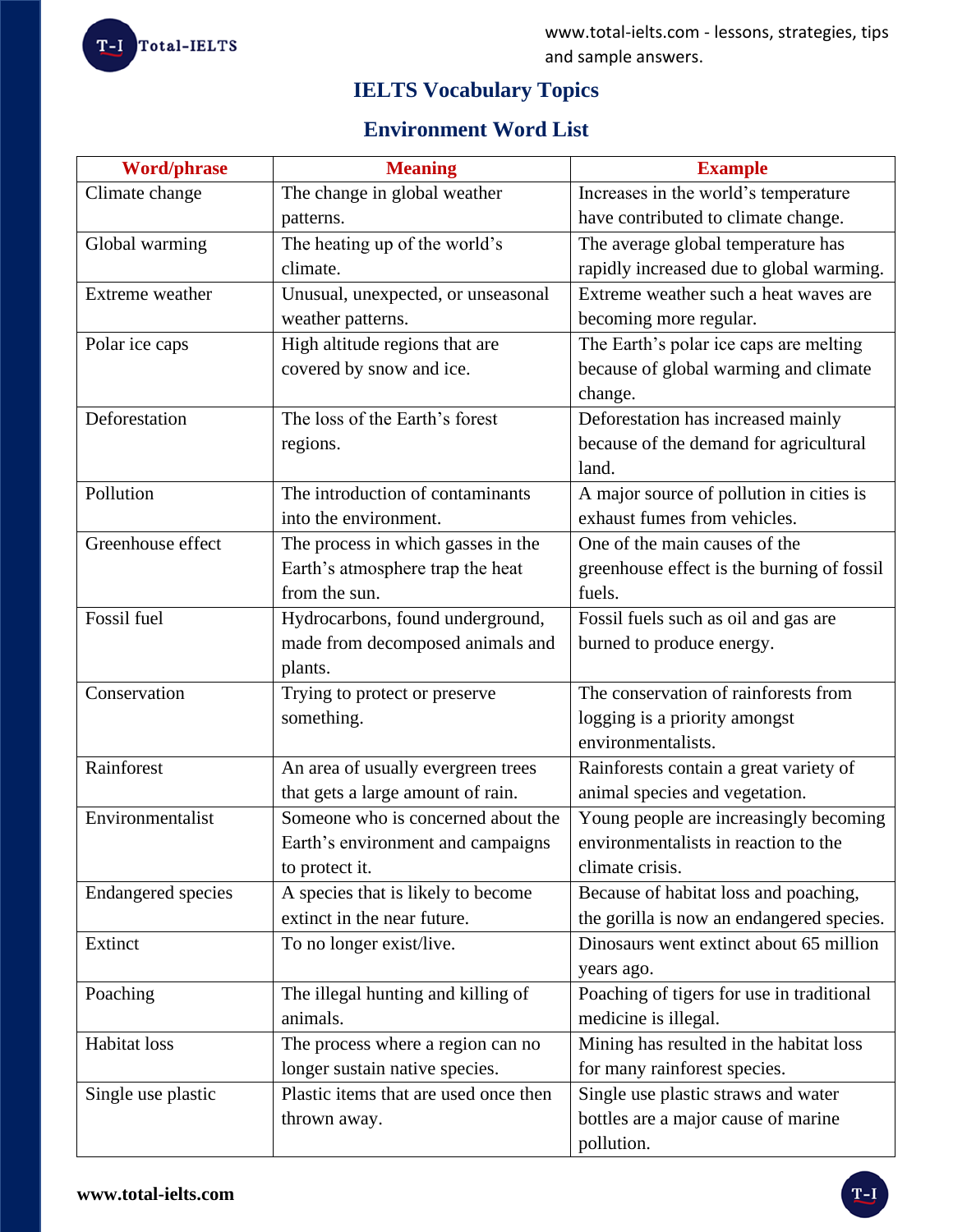T-I Total-IELTS

www.total-ielts.com - lessons, strategies, tips and sample answers.

| Green belt       | An area of countryside around a city  | The local authority refused permission to  |
|------------------|---------------------------------------|--------------------------------------------|
|                  | or town where building is not         | build a shopping mall on the green belt.   |
|                  | allowed.                              |                                            |
| Renewable energy | Energy that is produced from natural  | The government has invested heavily in     |
|                  | sources such as the sun or wind.      | renewable energy and plans to build a      |
|                  |                                       | solar power plant.                         |
| Solar power      | Electricity produced from the sun's   | Every new house must have 30% of its       |
|                  | energy.                               | energy generated through solar power.      |
| Pesticide        | Chemicals used to kill insects, wild  | The use of pesticides in agriculture       |
|                  | plants.                               | increases productivity but damages the     |
|                  |                                       | environment.                               |
| Organic          | Food and plants produced naturally    | Organic vegetables usually cost more       |
|                  | without the use of chemicals.         | but the price has been decreasing          |
|                  |                                       | recently.                                  |
| Water cycle      | The natural process of water moving   | The water cycle is an ongoing process.     |
|                  | in the earth and atmosphere.          |                                            |
| Recycling        | The process of converting waste into  | Nowadays, the recycling of glass is        |
|                  | new products.                         | widespread.                                |
| Overpopulation   | When the population of a species      | Human overpopulation of the Earth is       |
|                  | becomes too large to be sustained by  | believed by many to be the main cause      |
|                  | the environment.                      | of the climate crisis.                     |
| Soil erosion     | The loss of soil (ground) by rain and | Deforestation has led to soil erosion in   |
|                  | wind.                                 | many parts of the world.                   |
| Landfills        | Areas where waste is buried in the    | Many countries still dispose of domestic   |
|                  | ground.                               | waste in landfill sites.                   |
| Famine           | A severe shortage of food in a        | The climate crisis has resulted in certain |
|                  | certain area.                         | regions suffering from famine.             |
| Drought          | A severe shortage of water in a       | In certain regions there hasn't been       |
|                  | certain area.                         | rainfall in several years which has        |
|                  |                                       | caused drought.                            |
| Acid rain        | Rain that contains a high level of    | Acid rain has been shown to damage         |
|                  | acid.                                 | forests.                                   |